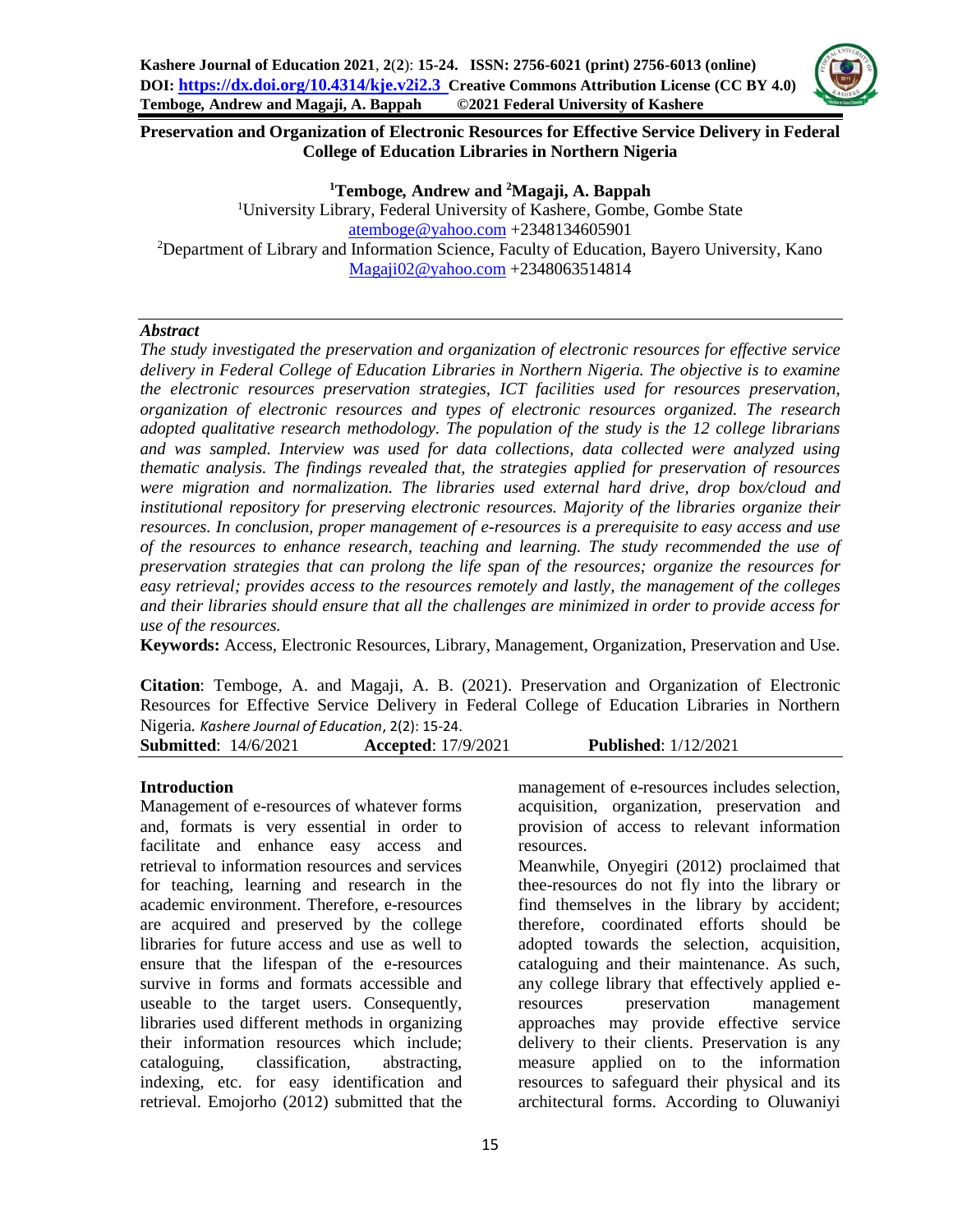

(2015) preservation is an aspect of the management of the library. Its objective is to ensure that information resources of any kind or form survive in an accessible and useable form for as long as it is wanted. Preservation of library materials for the future use is one of the main functions of college libraries and it also applies to e-resources. Though, preservation of e-resources is entirely different from print materials. Because of the nature of challenges associated the preservation of the e-resources.

E-resources preservation and sustainability require the determination of the selection criteria for resources to be maintained perpetually, the development of a local strategy in which to make that sustainability and preservation happen, investigation of the metadata needed, the choice of what local practices and cloud-based practices are most viable for a library, and, finally, the development and initiation of existing strategies for leaving content and purchasing models successfully. Indeed, the issue of eresources preservation is no long new. But the first choice is determining what needs to be preserved and maintained (Emery, Stone & McCracken, 2020). Physical deterioration and digital obsolescence are the two main challenges faced by the librarians while preserving digital information. Currently, different preservation strategies are used to preserve digital information. However, there is no effective or cost-effective method available for the preservation of complex digital resources and sources for a long period of time. Hence it is advised that whatever the libraries think of preserving its e-resources, it is important to ensure their accessibility for the future use and it should always consider file formats. Gbaje (2013) described digital preservation as the series of management procedures and activities necessary to ensure the enduring usability, authenticity, discoverability and accessibility of content over the very long term.

Apparently, selecting file format that is not easily affected by rapid change of technology is essential. File formats that go unsupported within short period of time are those created on word processing document and saved as an

American Standard Code for Information Interchange (ASCII) file format should be avoided in digital preservation. On the same point, Kavishe and Dulle (2016) warned that crucial information should not be held in files that will no longer be compatible with the future software because as electronic information becomes more and more complex and integrated, the threat of file format obsolescence is expected to increase. However, if such file formats are fully utilized it would help in the proper organization of the e-resources for preservation and future use particularly through indexing.

Seidu (2012) observed that electronic information resources can be organized in technological environment by describing and representing EIRs and identifying the connections and relationships between the resources and the people responsible for their creation and/or production. Since most users predominately search for the resources under subject heading predominantly, Pierce and Lee (2016) reported that the rationale for indexing of electronic information is the same thing as it is done for print materials. Ideally cataloguing and indexing of the e-resources provide a surrogate for the items discovery and access. But, what has changed in the electronic information environment is the terminology. In the Internet environment, the terms cataloguing and indexing have been replaced with the term "metadata." Metadata is often defined as "data about data" or "information about information." The term, which originated with the data and computer science communities, is now in general use for the cataloguing and indexing of electronic information sources.

Indexing is one of the most important processes in the management and access to eresources via the information retrieval system. It forms the main function in the information retrieval process as it is the first step in helping to retrieve the information accurately and efficiently (Radzuan, Yatin, Junaide & Mazlan, 2018). Indexing process help users to search for information as quick as possible and the users need not to search for information by flipping through the pages before finding out the terms or the information needed from the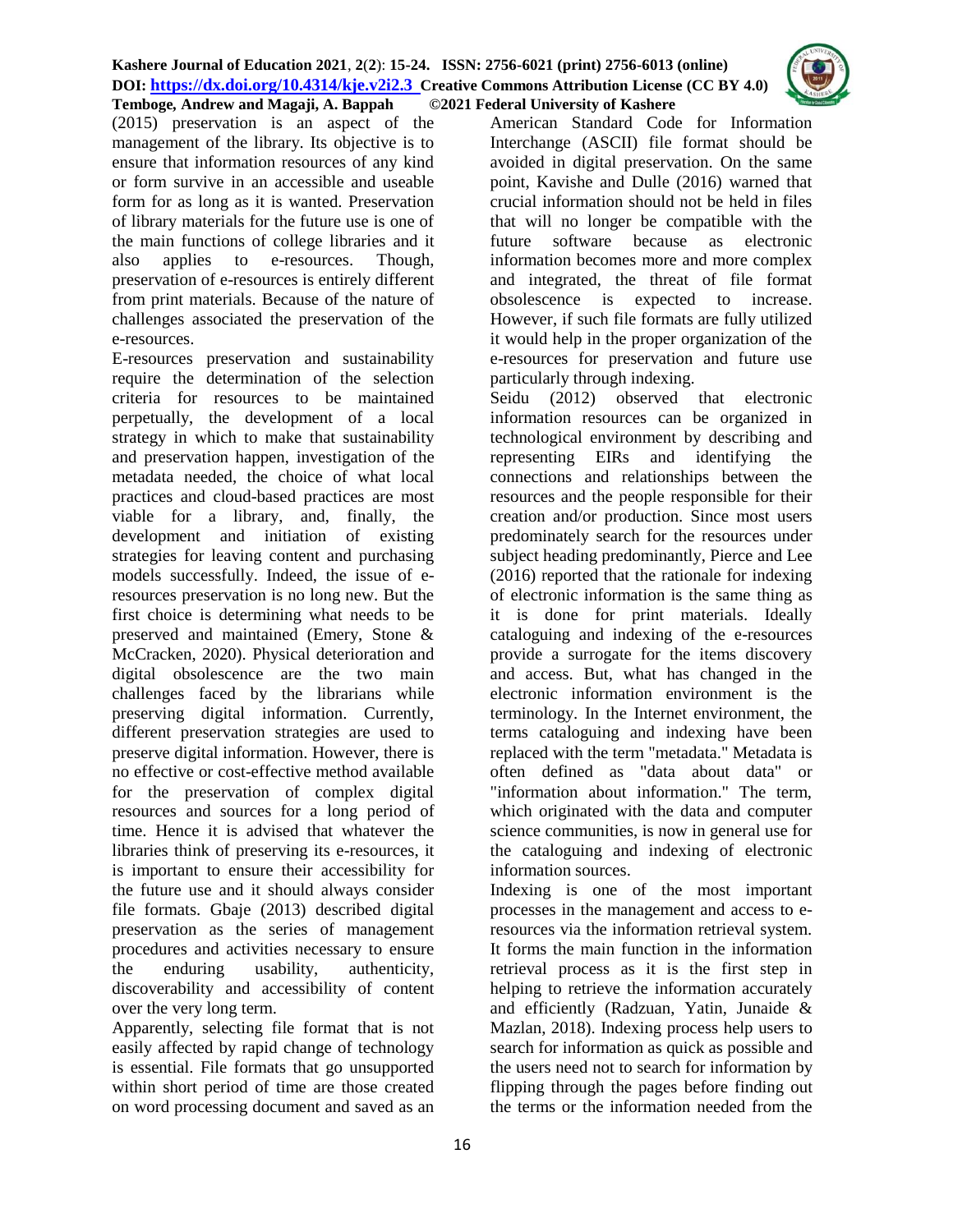

information retrieval system. It is obvious that the standardization of EIRs organization is vast in nature, as advanced by scholars cited above. It is in line with this that the study investigates strategies employed by federal colleges of education libraries in Northern Nigeria in the preservation and organization of electronic information resources, in order to enhance e-resources management for better information dissemination in the colleges.

## **Statement of the Problem**

The shift from print information resources to e-resources requires proper management procedures, such as the preservation and organization of e-resources for effective service delivery. As these resources change at a very rapid pace and as libraries continue to build larger collections. Hence e-resources, preservation and organization of e-resources are pre-requite for effective access and use which enhances teaching, learning and research. Management procedures of eresources from selection, acquisition, preservation, organization and provision of access to licensing and renewal are becoming major challenges for librarians because their bibliographical features need special management procedures. Despite the availability of the preservation strategies and organizational patterns of e-resources for libraries and information centres, the researcher observed that the libraries under studies were yet to implement the strategies and patterns for proper e-resources management that would enhance research, teaching and learning in the colleges under studies. In this regard, this research was conducted to investigate the preservation and organization of e-resources in Federal College of Education Libraries in order to bridge the identified gaps for better preservation and organization of e-resources to achieve the parent organization goals and objectives.

# **Research Questions**

The following research questions were addressed:

- 1. What are the strategies adopted in the preservation of e-resources in the Colleges Libraries under study?
- 2. What are the types ICT facilities used in the preservation of e-resources in the Colleges Libraries under study?
- 3. What procedures are employed by these libraries for organization of e-resources?
- 4. What are the types of e-resources organized in the Colleges Libraries under study?

# **Research Methodology**

The research adopted qualitative research methodology. The population of the study is the 12 Federal College of Education libraries in Northern Nigeria. The sampled participants were 9 college librarians because they reported to have e-resources available in their libraries, while two libraries indicated non availability. Purposive sampling was used to select the college librarians because of their administrative and managerial positions related to preservation and organization procedures of e-resources, financial administration, practices and challenges. This is supported by Sharma (2018) that purposive sampling is a non-random sampling technique used in which the sample is arbitrarily selected because characteristics, which they possess, are considered very relevant to carry out the research. The research used self-developed semi-structured interview using the variables in line with the e-resources lifecycle model for data collections. The data collected were analyzed using thematic analysis.

# **Results**

The position of the research participants, code assigned to each participant and methods of interview are presented on Table 1: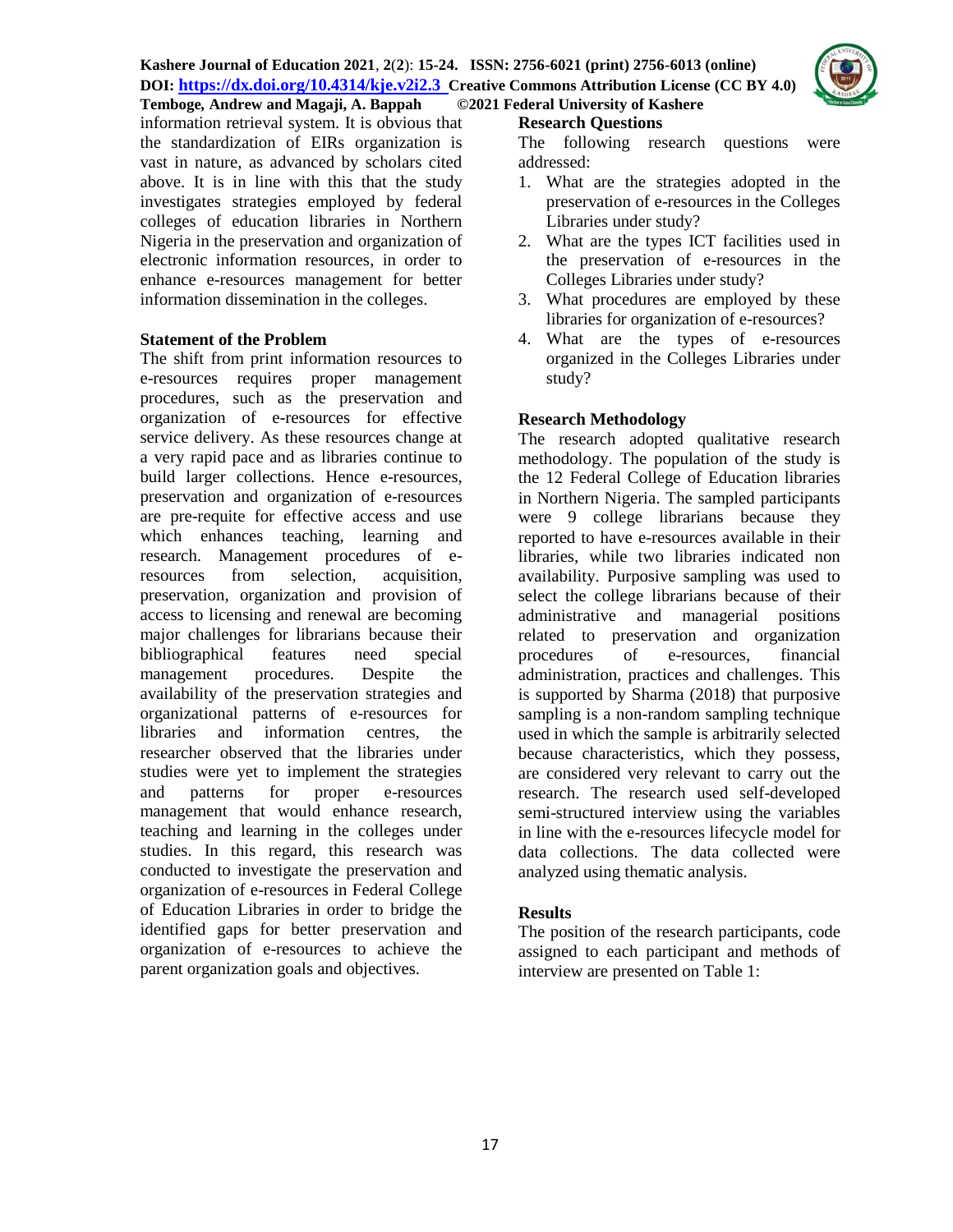**Kashere Journal of Education 2021**, **2**(**2**): **15-24. ISSN: 2756-6021 (print) 2756-6013 (online) DOI: <https://dx.doi.org/10.4314/kje.v2i2.3> [Creative Commons Attribution](http://creativecommons.org/licenses/by/4.0/) License (CC BY 4.0) Temboge***,* **Andrew and Magaji, A. Bappah****©2021 Federal University of Kashere Table 1: Schedule of the Interview**



| S/N            | <b>Name of College</b> | Codes          | <b>Participants</b> | <b>Interview Method</b> |
|----------------|------------------------|----------------|---------------------|-------------------------|
|                | FCE, Yola              | P1             | E-Librarian         | Face-to-face            |
| 2              | FCE(Tech), Gombe       | P <sub>2</sub> | College Librarian   | Face-to-face            |
| 3              | FCE(Tech), Potiskum    | P <sub>3</sub> | College Librarian   | Face-to-face            |
| $\overline{4}$ | FCE, Zaria             | P4             | E-Librarian         | Face-to-face            |
| 5              | FCE (Techn), Bichi     | <b>P5</b>      | E-Librarian         | Face-to-face            |
| 6              | FCE, Kastina           | P <sub>6</sub> | E-Librarian         | Face-to-face            |
|                | FCE, Kontagora         | P7             | E-Librarian         | Telephone               |
| 8              | FCE, Pankshin          | P <sub>8</sub> | College Librarian   | Face-to-face            |
| 9              | FCE, Okene             | P <sub>9</sub> | E-Librarian         | Telephone               |

The researcher interviewed all the nine respondents from the participating college libraries. The interviews were held in the respective offices of the 7 participants face-toface while telephone interview was conducted with 2 participants. The responses of the participants of individual colleges were analyzed according to the research variables. Thematic analysis was used in analysing the data collected through interview because it focused on examining themes within the data in an attempt to give meaning to what was being expressed by the participants.

#### **Preservation Strategies**

The researcher asked the participants on the preservation strategies adopted for e-resources acquired by the library. In response to this question, the data obtained from the participants were presented in Figure 1.



#### **Fig. 1: Preservation Strategies**

The finding on the strategy for preserving eresources of the federal college of education libraries under study is by migration and emulation of resources, as indicated by participants (P1, P2, P4, P6, and P7). As observed from the reviewed literature, migration has been widely used to move obsolete e-resources into current e-resources formats. When e-resources format becomes obsolete, a migration tool is used to transform the digital object into e-resources format which can be rendered and used on a current computer platform. When this format becomes obsolete, another transformation is performed, and so on. Migration is the copying or conversion of digital objects from one technology to another, whilst preserving their significant properties.

Some aspects of preservation which need to be taken care of during the process of e-resources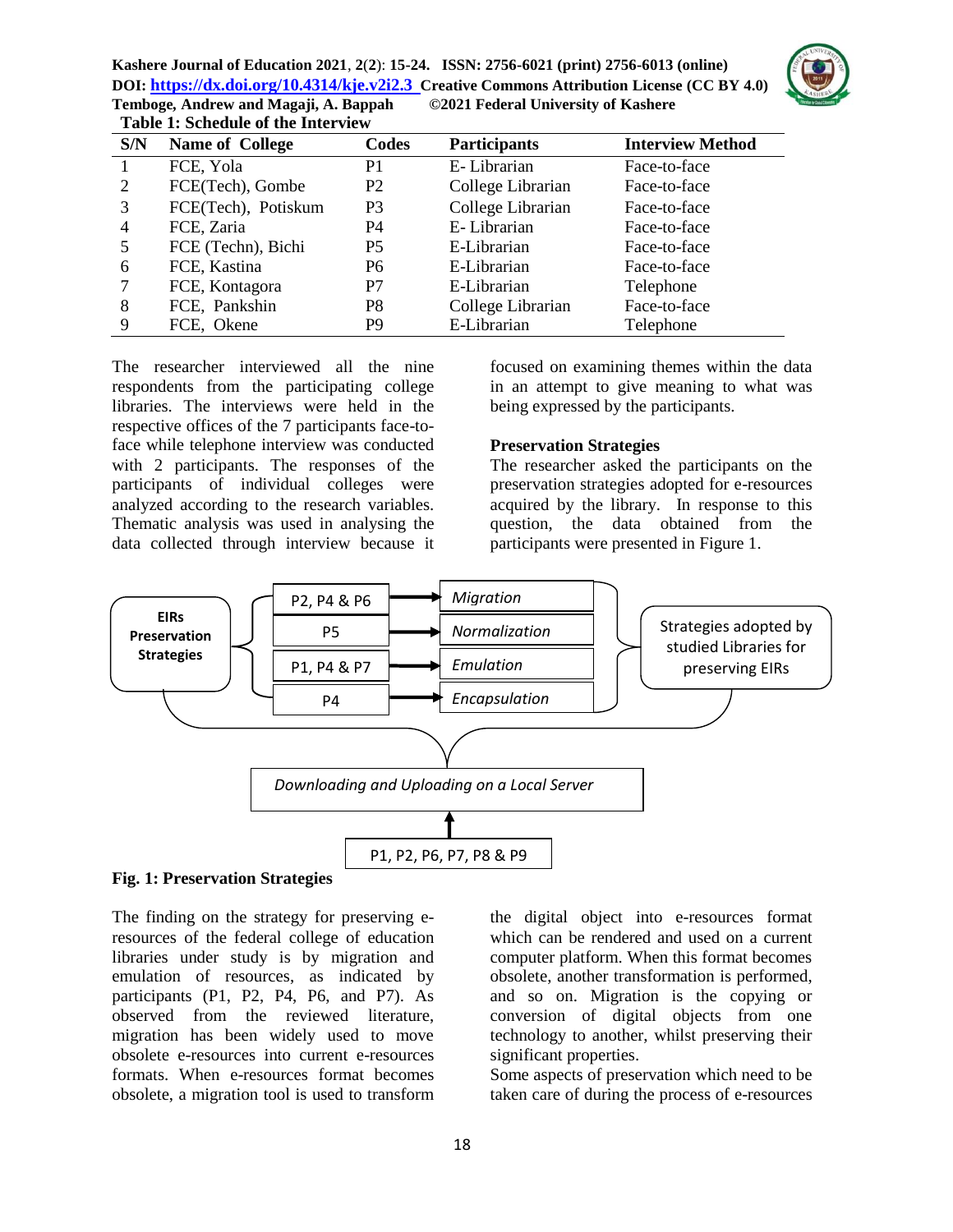#### **Kashere Journal of Education 2021**, **2**(**2**): **15-24. ISSN: 2756-6021 (print) 2756-6013 (online) DOI: <https://dx.doi.org/10.4314/kje.v2i2.3> [Creative Commons Attribution](http://creativecommons.org/licenses/by/4.0/) License (CC BY 4.0) Temboge***,* **Andrew and Magaji, A. Bappah****©2021 Federal University of Kashere**



preservation include integrity, intelligibility, authenticity, originality and accessibility. The most used strategies (migration and emulation) for preserving e-resources involve a combination of adopting standards that limit the variety of digital formats that a digital repository accepts, converting digital materials to a standard format when they are accessioned into a digital repository, and migrating the EIRs from obsolete to current formats so that the information can be accessed using current hardware and software. Emulation of e-resources is the process of preserving the old environment of e-resources by using latest technologies, mimicking the original environment that was used to create the e-resources. This will technically ensure that no e-resources is lost in the new technology environment; this way, a new technology is used without losing the old eresources. Emulation ensures the validity and integrity of e-resources and provides access to such in their original environment even though the technology has changed. This means that the libraries move its e-resources or database entirely to another system without losing any

data as a result of the library changing to a new information management system. The record's authenticity, reliability and usability are however maintained. It is a good method through which libraries can ensure that the preservation of electronic resources.

In addition to the popular preservation strategies used, as shown in figure 1, majority of them were practicing other preservation strategies like uploading to their respective local server for preserving their electronic information resources, as revealed by participants (P1, P2, P6, P7, P8 and P9). The libraries used one or more preservation strategies to preserve their EIRs, because all preservation strategies have some shortcomings, they can be used to complement one another.

## **ICT Facilities Used for Preservation**

The researcher asked the participants on the types of ICT facilities used for preserving eresources in their library. In response to the question, the data obtained from the participants were reported in Figure 2:



## **Fig. 2: ICT Facilities**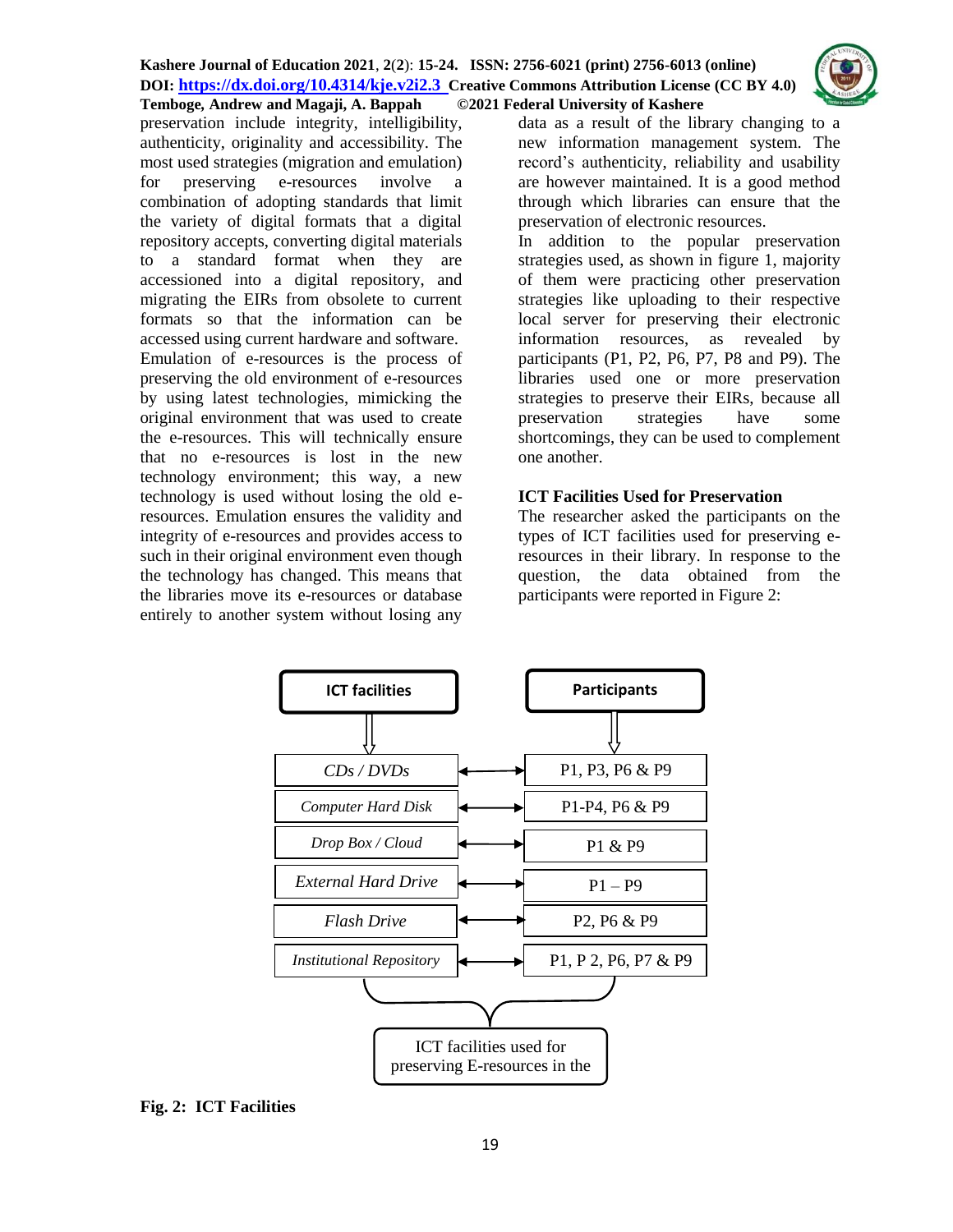## **Kashere Journal of Education 2021**, **2**(**2**): **15-24. ISSN: 2756-6021 (print) 2756-6013 (online) DOI: <https://dx.doi.org/10.4314/kje.v2i2.3> [Creative Commons Attribution](http://creativecommons.org/licenses/by/4.0/) License (CC BY 4.0) Temboge***,* **Andrew and Magaji, A. Bappah****©2021 Federal University of Kashere**



Figure 2 reveals that all the libraries (P1-P9) used external hard drive for preserving electronic information in their libraries for future use. This could be attributed to the fact that an external hard drive enables users to store EIRs separately as a backup from a computer main or primary storage and memory at a relatively low cost. It increases storage capacity without having to open up a system. It can serve as primary storage connected to servers through Ethernet or Fibre Channel switches, or as secondary storage for backup and archiving purposes. The device is often used to store information that is accessed less frequently by applications running on a computer and also more accessible which demand less IT skill for usage than cloud storage device. Computer hard drive was used for the preservation of EIRs in addition to external hard drive by six of the college libraries.

Only participants (P1 and P9) preserve their resources in the drop box /cloud. This could be attributed to deficiency in IT knowledge of using drop box / cloud for preservation of resources among the participants that were not using it. Storage of EIRs on cloud is a service where e-resources is remotely maintained, managed, and backed up. The service is available to users over a network, which is usually the internet. Instead of storing the eresources on your computer's hard drive or other local storage device, it allows the user to store e-resources online so that the user can access them from any location via the Internet. The cloud provider company makes them available to the user online by keeping the uploaded files on an external server. The Internet provides the connection between your computer and the database. Cloud storage reduces hardware and software demands on the user's side. This gives libraries using cloud storage services ease and convenience, but can potentially be costly.

Five of the libraries used Institutional Repository (IR) for the preservation of information resources. This shows that these five libraries are familiar with IR technical know-how for preserving and disseminating information to their users. The use of IR by the libraries could be attributed to its several benefits as observed from the reviewed literature; that repositories make it easier for faculty members to get previously scattered or restricted-access materials in a single location. Research scholars and faculty members are also expected to benefit from the increased visibility associated with repositories. Since repositories are typically defined as open access systems, the content receives more use from the academic community because it is free. This may translate into higher citation rates than comparable material published in subscription-only journals. Moreover, repositories eliminate what many academics consider the artificial space limitations of printed journals, allowing for more and different kinds of information to be published. As these constraints are lifted, researchers can expect more of their own work and that of colleagues to become available for review. It should help in the creation of knowledge to advance the field of study.

## **Organization of E-Resources**

Similarly, the respondents were asked whether they indexed the E-resources acquired by the college library. The data obtained from the participants were reported below: In response to the above question, seven out of nine participants (P1, P2, P4, P5, P6, P8 and P9**)** of federal college of education libraries under study *said yes, that they indexed their electronic information resources for easy accessibility and retrieval* while; the other two respondents (P7& P3**)** *responded negatively (No), meaning that their library e-resources only depend on indexing from the publisher or agents.* This implies that the libraries made efforts to eliminate the difficulties encountered by users in identifying e-resources relevant to their information needs.

## **Types of Electronic Information Resources Organized**

The participants were asked what types of eresources they organized in the college library. They responded as presented in Figure 3: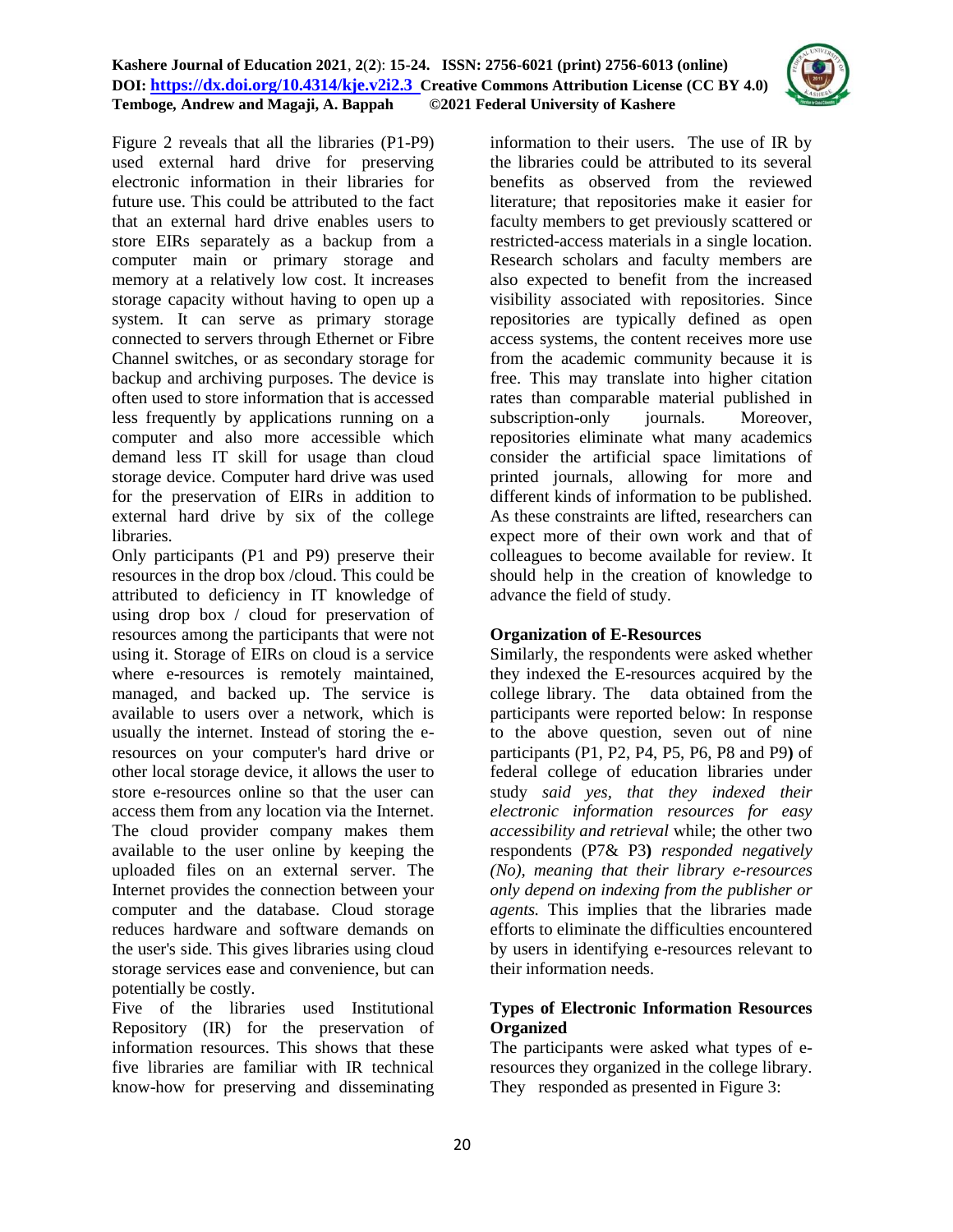



**Fig. 3: Types of E-Resources Organized**

Participants (P1, P2 and P9) in Figure 3, reported the types of e-resources organized by their college libraries were proprietary online e-resources, Open source online e-resources, Offline database and CD/DVD collections. The libraries organized the EIRs mentioned by providing metadata related to their scope, subject, means of accessibility and retrieval by the academic community. More so, the participants from college libraries (P1, P2, P4, P5, and P8) reported indexing CD/DVD collections. This enable the libraries provide users with the metadata of the resources available in their libraries in CD/DVD formats.

Six college library indexed information resources in their institutional repository for easy identification, access and retrieval by the users. Participants (P3 & P7) reported they did not index any types of e-resources but only used e-resources organization from the publisher or agents. This could lead to lack of awareness of the resources available in the library by users, because information was not giving by the libraries on the metadata, accessibility and retrieval of e-resources acquired. In general, the libraries were organizing the electronic documents by extracting and providing metadata of available e-resources. This finding indicated that majority of the libraries organize only their offline e-resources which were mostly accessible within their library by users.

## **Discussion of the Findings**

The findings on the preservation strategies used include migration and emulation. In addition, some uploads to their respective local server as a way of preserving their eresources. The libraries use external hard drive, drop box /cloud, institutional repository and computer hard drive for preserving electronic information for future use. The choice of these preservation strategies was to preserve EIRs for long-term future access and used by library users. The libraries used one or more preservation strategies to preserve their e-resources, because all preservation strategies have some shortcomings, they can be used to complement one another.

This is supported by the submission of Gbaje (2013), which described digital preservation as the series of management procedures and activities necessary to ensure the enduring usability, authenticity, discoverability and accessibility of content over the very longterm. Similarly, Benny (2015) in the study, "selection and acquisition of e-resources in academic libraries: challenges, Mumbai University", revealed that the majority of the college librarians do not preserve their eresources. However, replication and hardware and software preservation are the commonly used preservation strategy among the college librarians. That both of these methods are economical compared to other preservation methods.

This finding corresponds with study conducted by Emery, Stone and McCracken (2020) who found that in techniques for electronic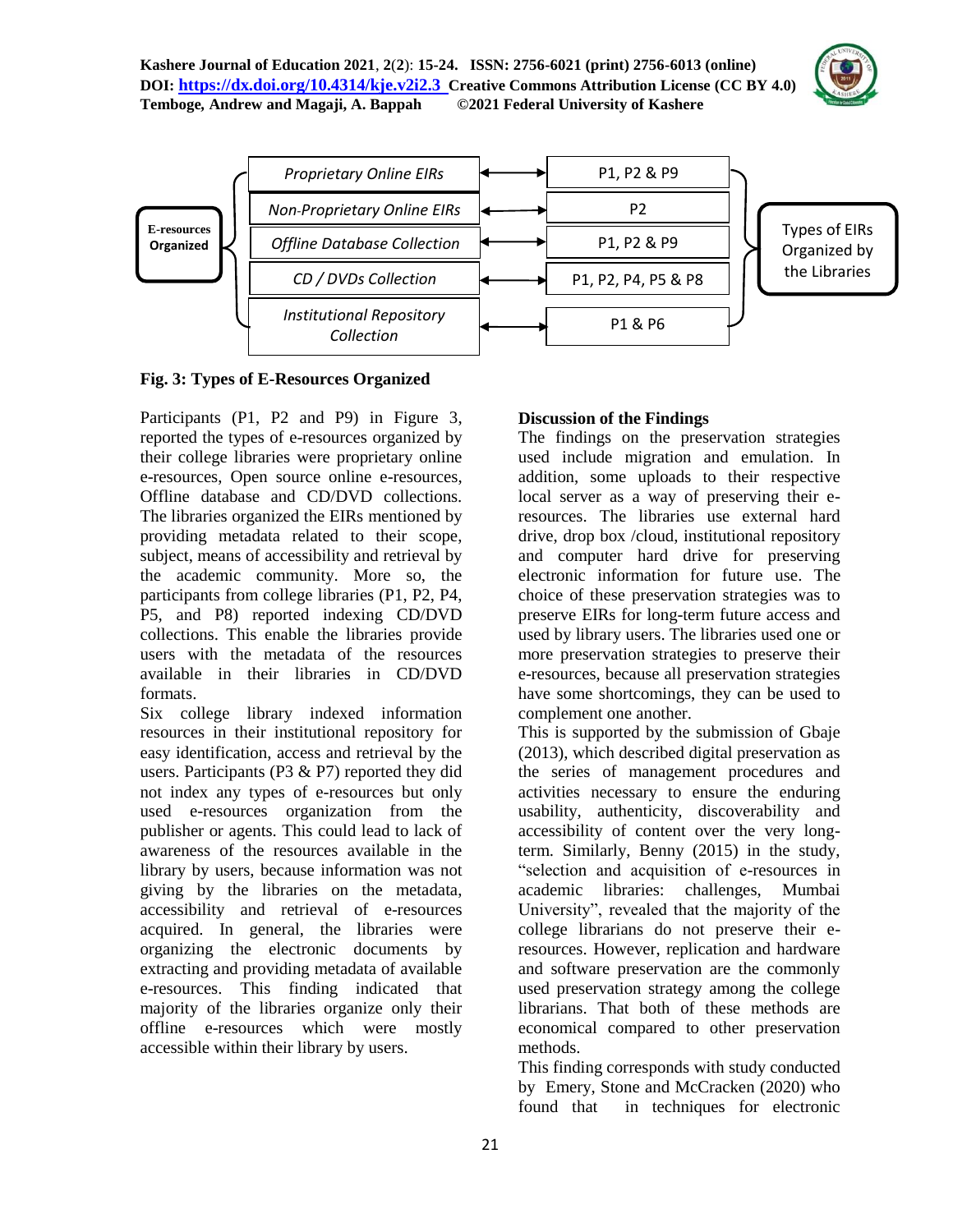

resource management and preservation for sustainability requires a good determination towards selection criteria for resources to be maintained perpetually, development of a local strategy,, investigation of the metadata needed, the choice of what local practices and cloud-based practices are most viable for a library, and finally the development and initiation of existing strategies for leaving content and purchasing models successfully. But determining what needs to be preserved and maintained should be first priority.

The findings on organization of e-resources revealed that majority of college libraries organize their e-resources for easy access and retrieval, especially offline databases and CD/DVD resources. It is important because it helped in eliminating the difficulties encountered by users in identifying eresources relevant to their information needs. This was confirmed by Seidu (2012) that electronic information resources can be organized in technological environment by describing and representing EIRs and identifying the connections and relationships between the resources and the people responsible for their creation and/or production.

The findings of this study are in line with those of Benny (2015) in the study, "selection and acquisition of e-resources in academic libraries: challenges, Mumbai University". The survey result shows that 56% of the college librarians catalogue their e-resources while 44% do not. That 80% of the college librarians index their CD/DVD collection (purchased) while 47% index their subscribed e-resources. Again, 27% of the college librarian index useful free online e-resources. Again, this finding corroborate with the observations made by Pesch (2009) that in eresources lifecycle model that the system manager should have good professional skills to organize the available e-resources effectively. Moreover, the shift posed by eresources preservation in the modern digital library and information system, is also requesting the librarians to possess some skills like computing, database management, networking, and other management skills relating to IT environment. This is in addition

Devi and Devi (2019) observed and submitted that the librarians are expected to consider the following points while organizing e-resources. That they should include those resources either in OPAC or to make different list for browsing; to organize different access points under a separate authority; to provide access to the resources either by alphabetical arrangements or under specific subject headings; to organize the e-resources within the context of other resources and websites and to check the method of access to eresources, abstracting or full.

# **Conclusion**

The study concludes that the extent of eresources preservation and organization in these college libraries indicated that they were not left out in the global trend to manage, provide and promote access to current eresources for teaching, learning and research. However, the college libraries did not actually manage their e-resources effectively for easy access and use. Proper preservation and organization of e-resources is a prerequisite to easy access and use of the resources to enhance research, teaching and learning. In effect, it could be stated that the underutilization of some e-resources that were available in the college libraries was as the result of their inability to properly managed the available e-resources. Proper management of e-resources which covers preservation, organization, access and use would address the lapses identified in the findings of this study. Finally, all the stakeholders (government, institutions and individuals) in the management and use of electronic information resources have roles to play in the management and use of e-resources.

# **Recommendations**

1. In order to meet the unique preservation needs of e-resources, the college libraries should introduce different preservation practices, including developing a preservation policy, preparing a risk assessment, establishing security and access controls, ensuring the integrity of the E-resources, managing metadata,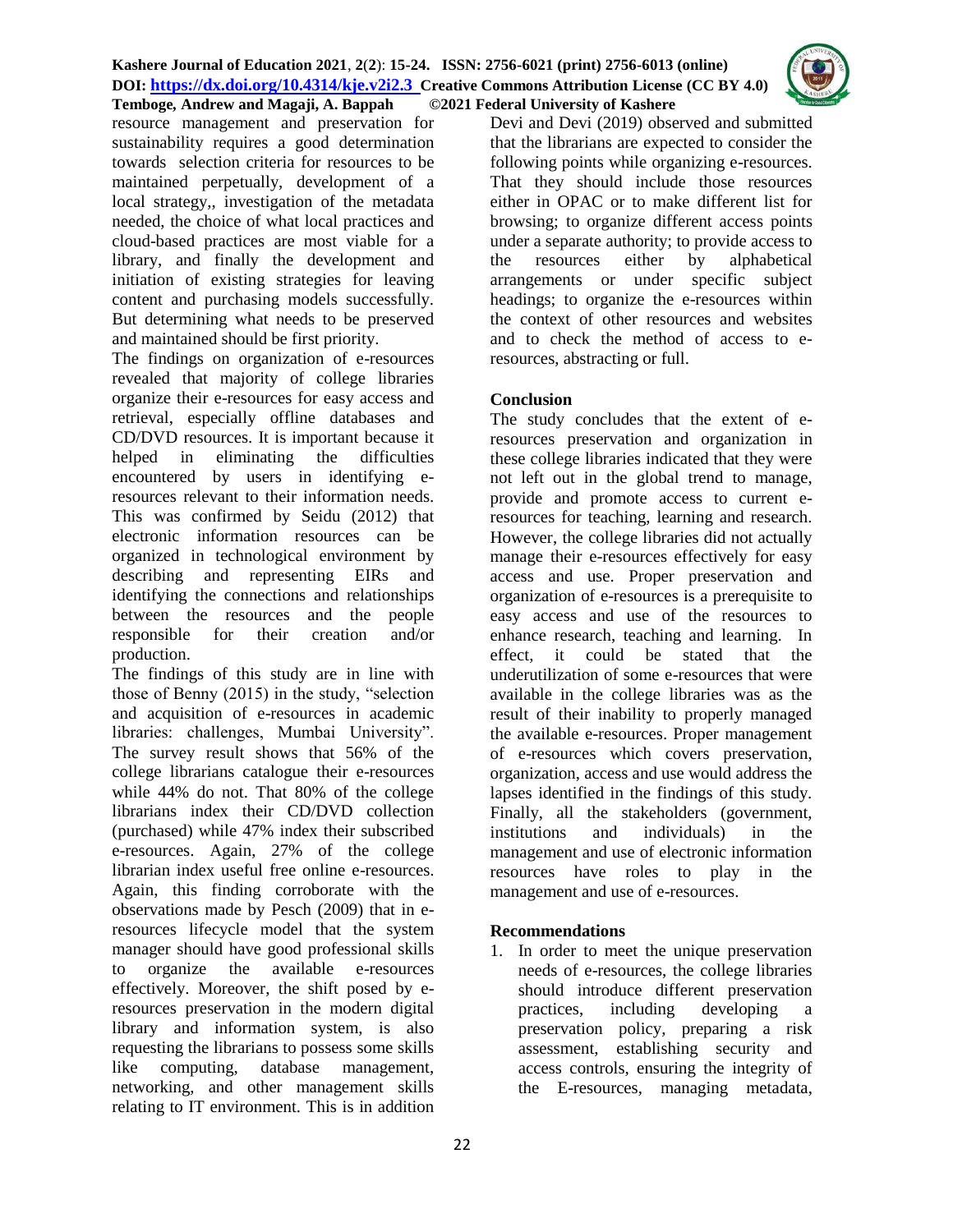# **Kashere Journal of Education 2021**, **2**(**2**): **15-24. ISSN: 2756-6021 (print) 2756-6013 (online) DOI: <https://dx.doi.org/10.4314/kje.v2i2.3> [Creative Commons Attribution](http://creativecommons.org/licenses/by/4.0/) License (CC BY 4.0)**



- 2. Libraries should preserve their electronic information resources using more reliable ICT tools like drop box / cloud or Institutional repository with adequate backup means.
- 3. Libraries should organize both online and offline electronic information resources for easy identification, access and retrieval. This will help users choose particular resources to use because all of them are visible.
- 4. The public catalogue of the library should be converted to electronic formats, so that more clientele could be served.
- 5. Several access topologies should be configured in order to satisfy the increased demand from the laptop owners, who need to access and use E-resources.

## **References**

- Benny, L. (2015). Selection and acquisition of e-resources in academic libraries: Challenges. *International Journal of Digital Library Service,* 5(2), 1-14. Retrieved from [www.ijodls.in](http://www.ijodls.in/) on 6/5/2016.
- Devi, T. S. & Devi, K. S. (2019). Management of e-resources in the modern library information system: An outlook, 49, 360-364. Retrieved on 21/01/2020 from [https://pdfs.semanticscholar.org.](https://pdfs.semanticscholar.org/)
- Emery, J., Stone, G. and McCracken, P. (2020). Techniques for electronic resource management: TERMS and the transition to open, Chicago: ALA ed. PP: 1-182. Retrieved on 21/01/2020 from https://pdxscholar.library.pdx.edu/ulib\_f ac/301/
- Emojorho, D. (2012). ICT and collection management in Public Libraries: A survey of South -South of Nigeria. *Library Philosophy and Practice.*
- Gama, U. G. (2017). Sourcing and documentation of information in the

legislature: The role of the library. *Jewel Journal of Librarianship,* 5(1), 21-26.

Gbaje, E. S. (2013). Electronic documents management in Nigerian Academic Libraries. *Journal of the Nigerian Library Association*, 40(1), 1-14.

Kavishe, G. F. & Dulle, F. (2016). Preservation skills and strategies of electronic information resources in digital era: Case of University of Kwazulu-Natal Libraries, *Library Philosophy and Practice (ejournal)*. 1451, 1- 16. Retrieved on 22/01/2020 from [http://digitalcommons.unl.edu/libphilpra](http://digitalcommons.unl.edu/libphilprac/1451) [c/1451](http://digitalcommons.unl.edu/libphilprac/1451)

- Oluwaniyi, S. A. (2015). Preservation of information resources in selected School Libraries in Ibadan North Local Govern ment Area of Oyo State, Nigeria. Digital Commons @ University of Nebraska Li ncoln, *Library Philosophy and (ejournal)*, Paper 1220. pp.1-32 @ [http://digitalcommons.unl.edu/libphilpra](http://digitalcommons.unl.edu/libphilprac/1220) [c/1220.](http://digitalcommons.unl.edu/libphilprac/1220)
- Onyegiri, E. N. (2012). Acquisition for maximum benefit in libraries: issues and challenges. *Ngerbiblios*, 18(122), 1-11.
- Pesch, O. (2009). ERMs and the e-resource life-cycle [PowerPoint slides]. Retrieved from [http://tinyurl.com/ERLifeCycle on](http://tinyurl.com/ERLifeCycle%20on%2023/06/2016)  [23/06/2016](http://tinyurl.com/ERLifeCycle%20on%2023/06/2016)
- Pierce K. F. & Lee, D. (2016). Consultation on Subject indexing and classification standards applied by the British Library, February, 1-62. Retrieved from [http://www.bl.uk/bibliographic/pdfs/](http://www.bl.uk/bibliographic/pdfs/%20british-library-consultation-fast-abridged-dewey.pdf)  [british-library-consultation-fast](http://www.bl.uk/bibliographic/pdfs/%20british-library-consultation-fast-abridged-dewey.pdf)[abridged-dewey.pdf](http://www.bl.uk/bibliographic/pdfs/%20british-library-consultation-fast-abridged-dewey.pdf) on 30/01/2020
- Seidu, A. E. (2012). Management of electronic information resources in the libraries of Radio Stations in South West Zone, Nigeria; a Masters proposal (unpublished).